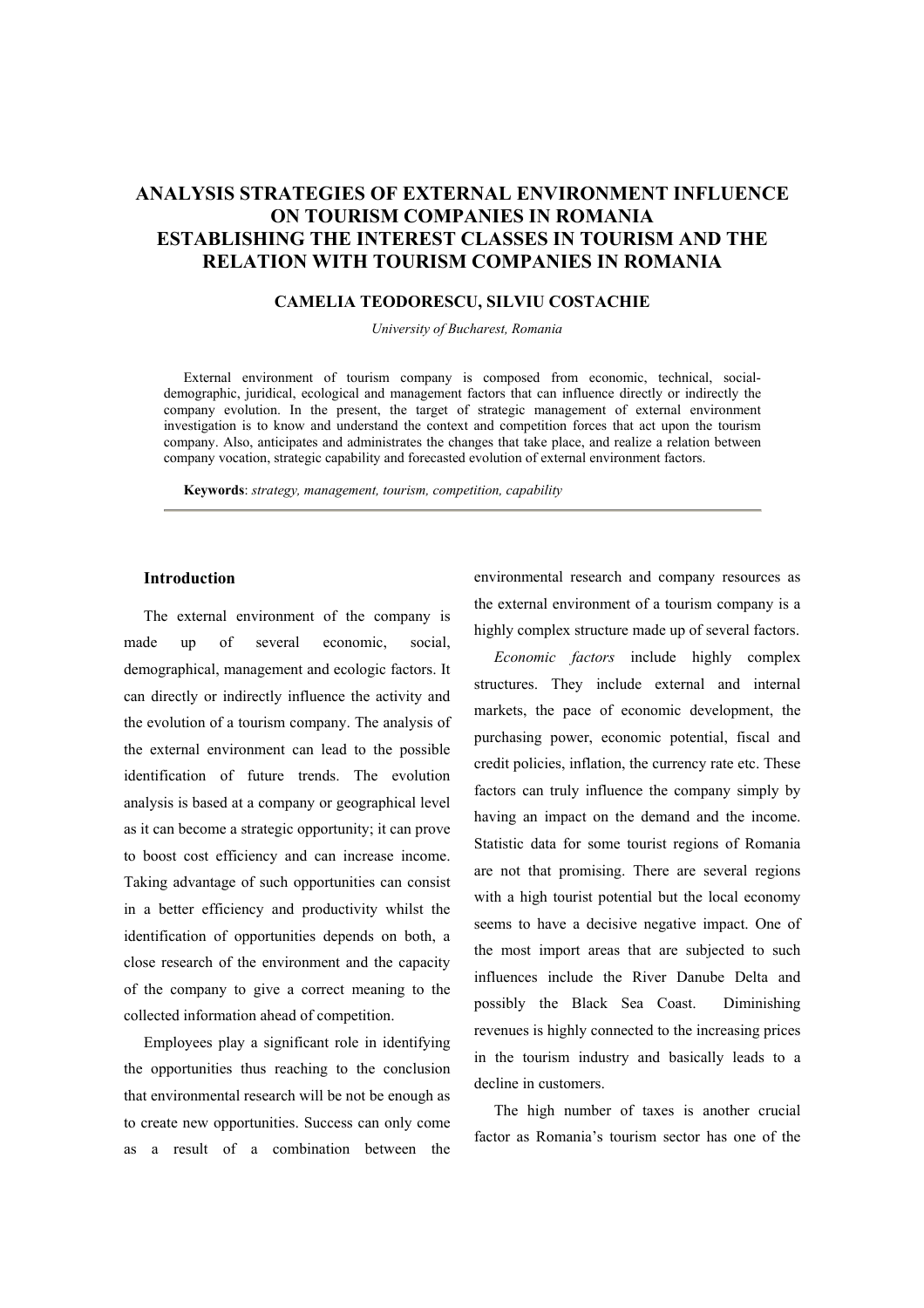highest taxes in Europe. Such direct or indirect taxes affect almost 70 % on incomes in the tourism sector. In addition, these taxes make it harder for the companies to have a substantial income. The low economic potential of the country but mostly the lack of interest on behalf of the authorities (government agencies) has had a negative influence on Romanian companies. Statistic information shows that tourist areas such as the Danube Delta, the Danube Gorge and even Bucovina – Maramures have seen little involvement from government agencies in developing the tourist sector.

This is why tourism has long been lacking competitiveness, mostly because of government induced constraints: the promoted strategy has favored competition on the low price sector that targeted low income tourists; the lack of strategies that focus on performance and quality; a poor coordination in developing and promoting tourist products that target the upper end of the market; limited information on more expensive tour packages; a poor infrastructure; the lack of a clear judicial framework and cooperation with other sectors of the economy.

Still there are positive aspects too, such as the interest rate which is starting to decrease thus offering a more relaxed credit policy that leads to higher investment. The currency rate and its fluctuation can also influence business. The expanded global market can bring opportunities and dangers. Economic factors and their influence fluctuate according to time and space, so that the tourism company must have a clear picture of the area's potential, the external influences and its role in the local economy.

*Management factors* include: the national strategy, the features of the national economy, the coordination and control policy, the quality of studies, methods and techniques used in the management process. The most important project in the tourist sector is the National Strategic Tourism Development Plan that has been made up by the Tourism Minister.

The features of the economy clearly influence the company as well as the management process by introducing several decision making ranks, establishing structures and functions as well as ensuring that responsibilities and competences are clear. The privatization has lead to a smaller number of structural links, but tourism privatization has been slow and poor management has been visible.

*Demographical factors* such as: the total number of inhabitants, the percentage of active population, the life expectancy, birth and death rates can influence tourism activities because they have a huge impact on the number of customers and the structure and quality of the work force. Tourism companies have been hit by the negative impact of a small, 37 % of 15 -40 age group among the total population. This has been clear when it came to demand and consumption.

*Social and cultural factors* include: the social environment, rural and urban population, healthcare, the educational level, cultural values, mentalities, customs and traditions etc. These factors have been known to influence attitudes towards tourism activities as well as the behavior of tourism sector employees. The lower occupation rate can consist in an opportunity for the labor market whilst the negative impact is seen on the company, through the influence it has on the income levels, the purchasing power and demand. Cultural values, traditions and mentalities are also present in the financial results of the company.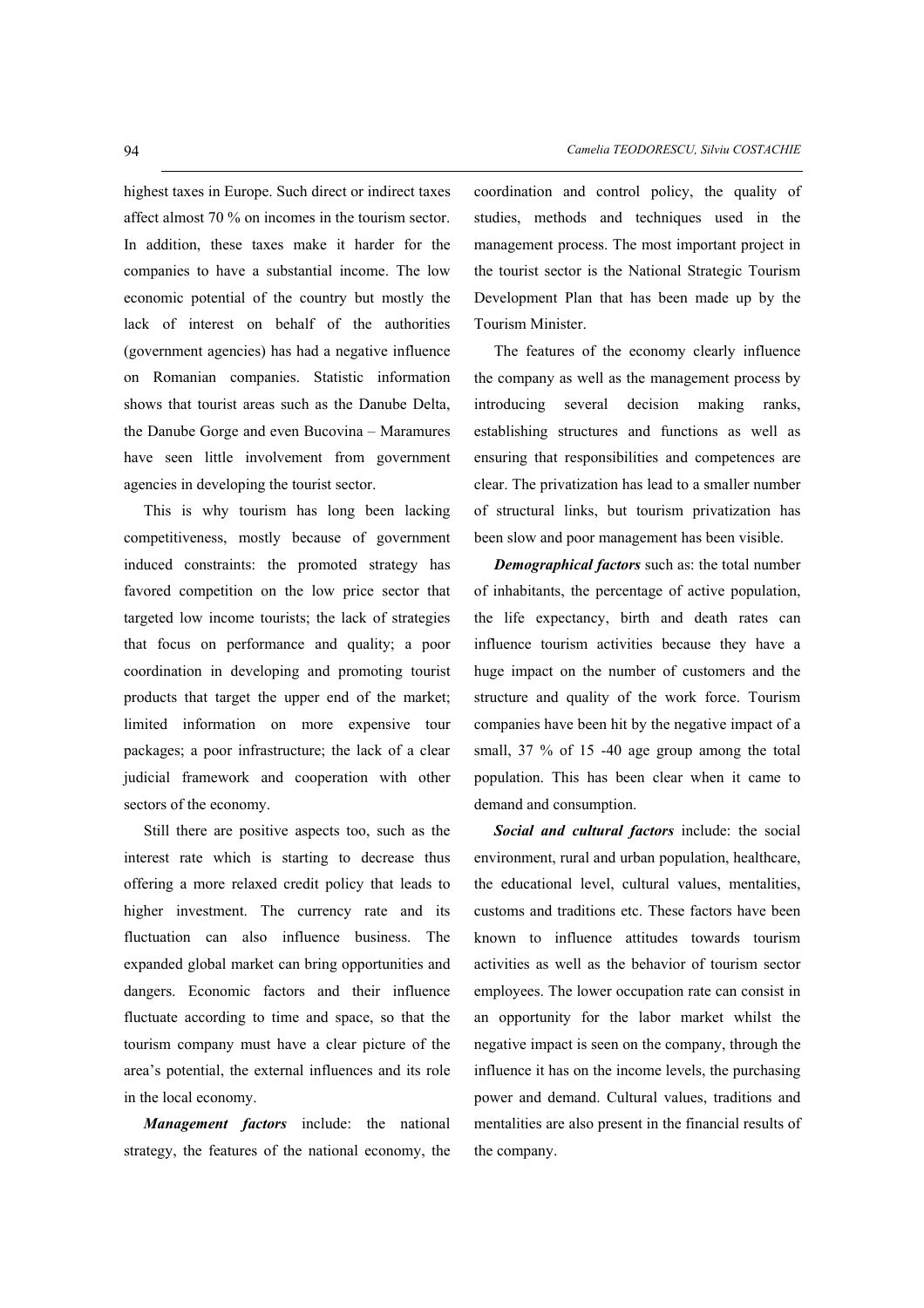*Natural factors*. Romania has a very important tourist potential; several things add to this, the existence of the mountainside, the Danube Delta and floodplain, the seaside, lakes, hillside and varied natural resources, they all make up the much diversified natural potential of the country.

It must be said that the tourism activity does not only represent a receiver of external influences, it can also consist an influence for other activities. Such influences can be analyzed by identifying certain groups of interest among the different tourist areas.

### **Prahova Valley the Most Important Tourist Area of Romania**

Prahova Valley exceed by:

- Stock holders very interested in obtaining profit;

- Banks and financial investors willing to recover their investments as soon as possible; investment in this area are by far the largest in Romanian tourism;

- Satisfied clients, good services, affordable prices;

- Acceptable salaries and relatively good salaries for tourism workers;

- Stable and justified prices for the offered services. Similar tourist areas offer higher prices for the same services. Prahova valley benefits from a good management of tourist activities that is quite obvious. The existence of bank investments as well as government investors is clearly visible and has created a powerful transformation. The management team is supposed to balance the powerful economic interest that is present here by including it in its own strategies. The quality and price relationship is obvious in what is the country's most important tourist area; this is caused by the very good

management skills. While analyzing the market, the future behavior and attitude of employees is a must. A skilled management supports the idea of a close collaboration between employee and employer, thus stimulating the first. A study on the Prahova Valley employees has showed that they seem to be quite satisfied.

#### **The Romanian Seaside (Black Sea)**

Stock holders  $-$  the relationship with the tourist companies is different here in comparisom with the Prahova Valley

- Share holders – represent a top priority for this area. They tend to follow their interest with a ferocious determination

- Banks and financial institutions – tend to lend large sums of money to investors, in order to obtain good bank interests

 $-$  Government  $-$  taxes  $-$  the seaside area represents an important income source for the government

- Clients – looking for more high quality services in hotels and additional tourist activities (trips, hood fairs, shows, nightlife etc.)

- Workers - looking for higher income and salaries

- Providers – looking to increase their earnings

The seaside tourism activities have suffered from the initial policies that were based on:

A strategy that focused on lower prices and targeted low income tourists

Strong competition from the neighboring states such a Bulgaria

The late and unorganized development and promotion of tourist products meant for a more sophisticated market

Limited information on market sectors that demanded tour packages and more expensive services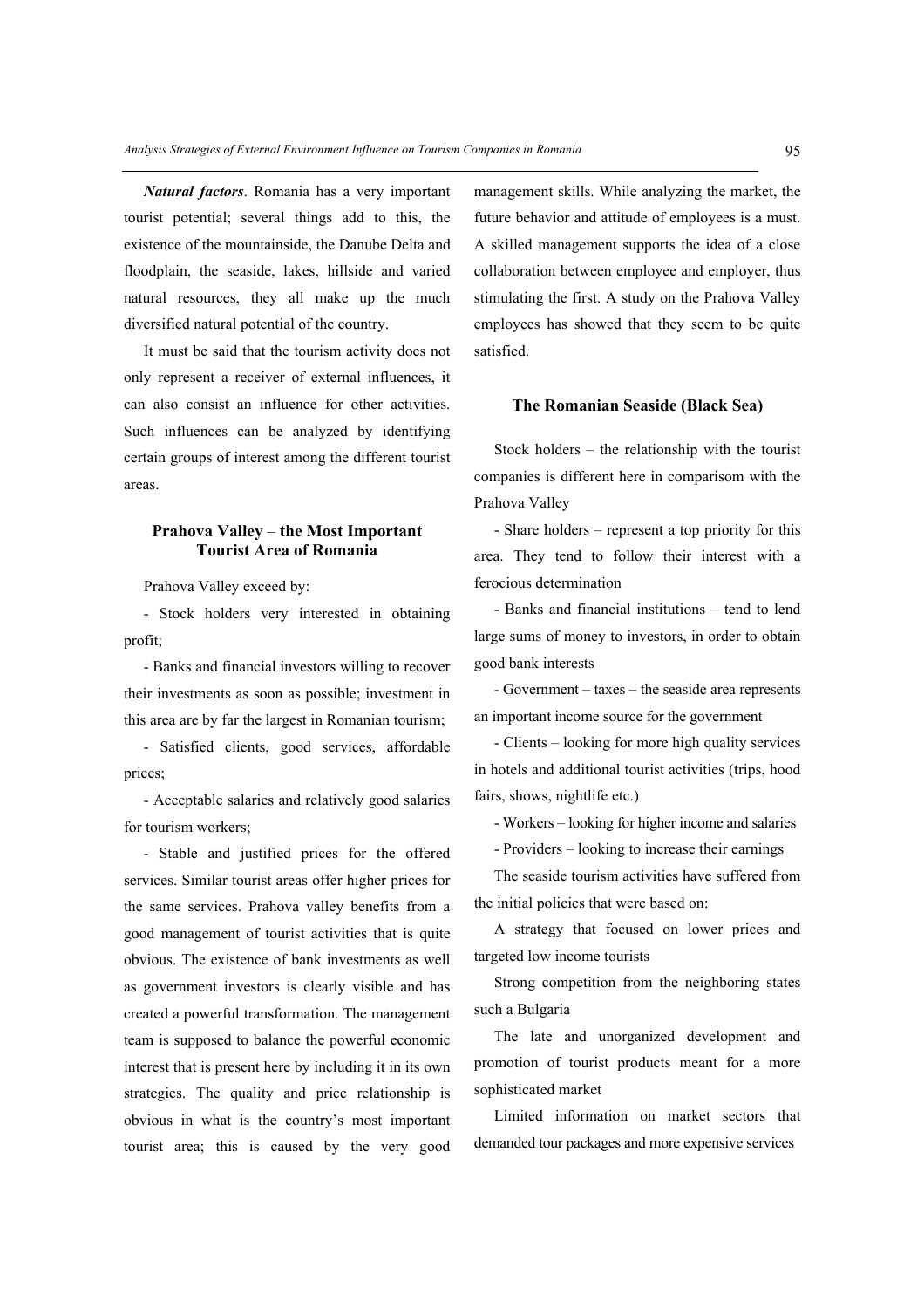Poor infrastructure

The lack of a clear judicial framework and cooperation with other sectors of the economy.

### **Danube Delta – a Possible Tourist Paradise**

Stock holders  $-$  the interests are different here in comparisom with Prahova Valley and the Black Sea seaside

 $-$  Share holders  $-$  stay on the first position, trying to develop the whole area and obtain even greater profit;

- Clients – looking for higher quality services offered by family accommodation and hotels;

- Workers – looking for higher incomes from salaries;

- Providers – looking to increase their revenues;

- Banks and financial institutions – the investments in this area are very poor.

The Danube Delta continues to be one of the areas that has a poor management. Tourism investments are just starting to appear. There is no larger offer, and services do not reach European standards. This comes as foreign investments are scarce and local opportunities are scarce. Statistic data shows that local stock holders are the most interested group in developing tourism activities, followed by their customers that are attracted by the Delta paradise; tourism employees and banks follow. Government agencies seem to have little interest in helping the Danube Delta tourism companies develop.

## **Maramures and Bukovina – Another Important Tourist Area of Romania**

Stock holders  $-$  there is another order for the interests than in Prahova Valley and Black Sea seaside

 $-$  Share holders  $-$  stay on the first position, trying to develop the whole area and obtain even greater profit.

- Clients – looking for higher quality services offered by family accommodation and hotels;

- Providers – looking to increase their revenues;

- Workers – looking for higher incomes from salaries;

- Banks and financial institutions – trying to increase the investments in the area;

The Maramures tourism accommodation seems to have two features: hotels and motels are present in larger towns and resorts while family run accommodation is very common in the countryside. All accommodation types are categorized by the national system starting with one star ones and going up to five stars.

Interest in investments in the area seems to fluctuate as time has confirmed that previous low ranking categories can reach the top in just a few years.

Another must do analysis is that of evaluating the responses of possible investors to the evolution of the company. This is due to the possible increase in profits by resizing and the attitude of future lay off workers as well as providers; still, such a move might satisfy stockholders and remaining staff.

The combination of powerful features and attitudes can help classify stockholders in four different categories. This also helps adapt their strategies and interests so as to lower opposition to each others plans and boost implementation.

### **Conclusions**

Romania has a great tourist potential but a poor management, due to the poorly skilled managers and little real interest in developing the tourist sector;